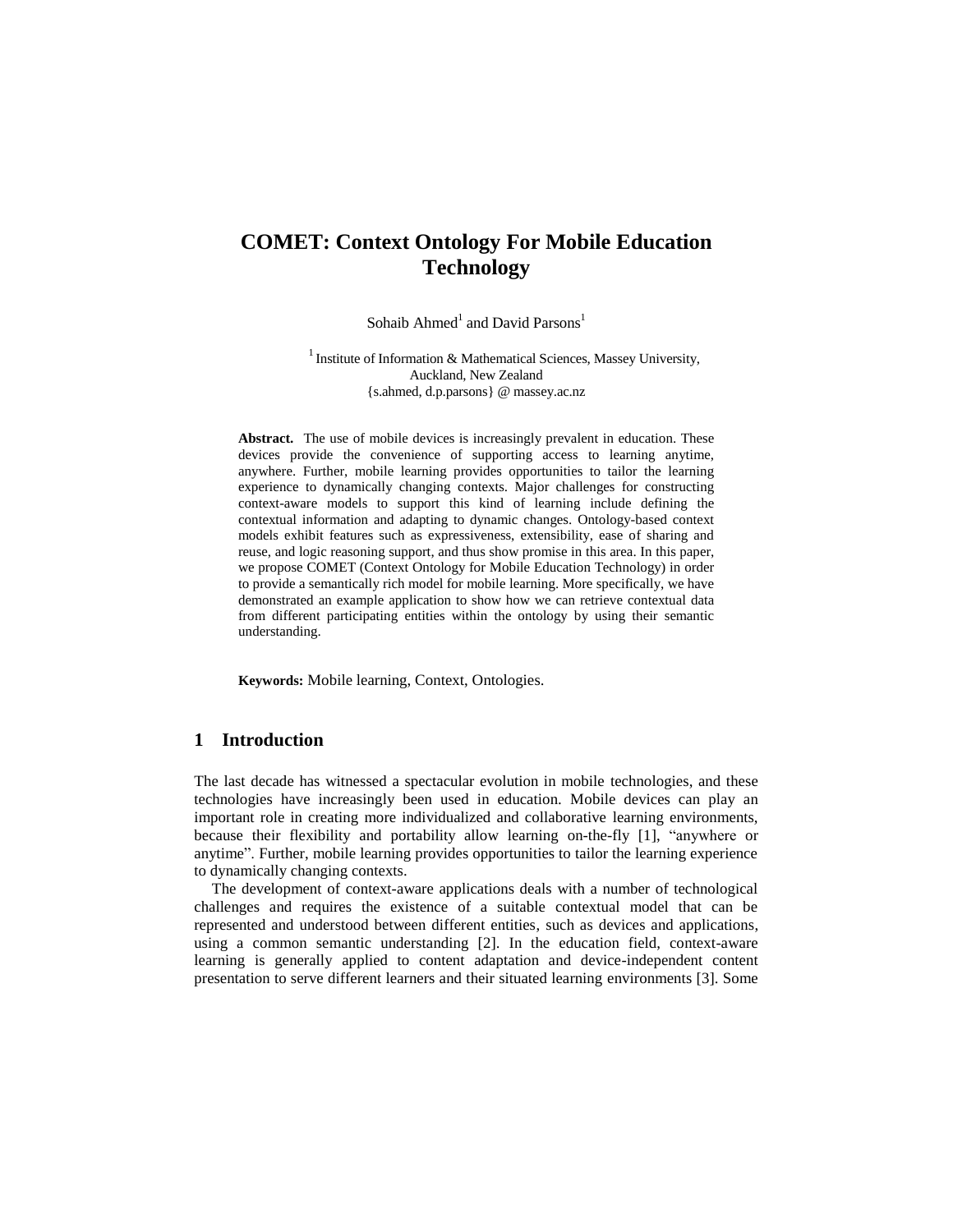other context-aware systems have been developed in terms of device adaptability, such as tourist information being received by different types of devices, described generically in [4] and specifically for the Innsbruck.mobile application [5] in which an adaptation framework is used to adapt the application to all possible access devices (e.g. laptop, Smartphone etc.). In both applications, adaptation is used in a single direction, from resource to device, as contents are adapted according to different device types. However, such uni-directional transformations do not fully explore the potential of semantic representations, and the application of context-aware systems that adapt from multiple perspectives has been sparsely explored. For comprehensive adaptivity support, we need an approach which can deliver adaptive contents from any platform in any format to any device through any network at any time anywhere [6]. This is only possible when the participating entities in the context model, such as applications and devices, have rich semantic understandings between each other.

In recent years, ontologies have emerged as one of the most popular and widely accepted tools for modelling contextual information in mobile computing domains [7]. Ontology-based context models exhibit features such as expressiveness, extensibility, ease of sharing and reuse, and logic reasoning support [8]. Several context ontologies have been proposed in the literature but thus far they have not been able to capture all the relevant information needed for technology enhanced mobile education. Therefore, we are addressing the following research questions in this paper: What would be the components of a comprehensive context ontology for mobile education technology? And how can an ontology based context model retrieve contextual data between different entities?

In this paper, we present our context ontology COMET, which extends previous context ontologies described in the literature including CONON [2], Feng et al., [9], Preuveneers et al., [10] CALA-ONT [11] and MeCoCo [12]. COMET is based on three key concepts; learner, environment and activity. As an example of applying multiple perspectives to querying our ontology, we consider two key scenarios; one in which an educator wishes to identify suitable mobile applications for their students according to the availability of particular mobile devices, and another in which they wish to identify devices that can run a chosen application. Other related scenarios are also considered. To test the utility of our ontology we built a prototype ontology driven web application that demonstrates information retrieval using queries from multiple perspectives.

The remainder of this paper is structured as follows. In section 2, the basic concepts of COMET are discussed. Section 3 suggests other key concepts in COMET which derive from previous context ontologies. A subset of the ontology is described in section 4 to show how entities are defined and inter-related. In section 5, different types of queries are used to demonstrate the extraction of specific information. Finally, section 6 contains concluding remarks and discusses some future research directions.

#### **2 Context Modelling**

Context can be viewed from different perspectives. In particular, three general approaches have been used to categorize context i.e. operation based, concept based and domain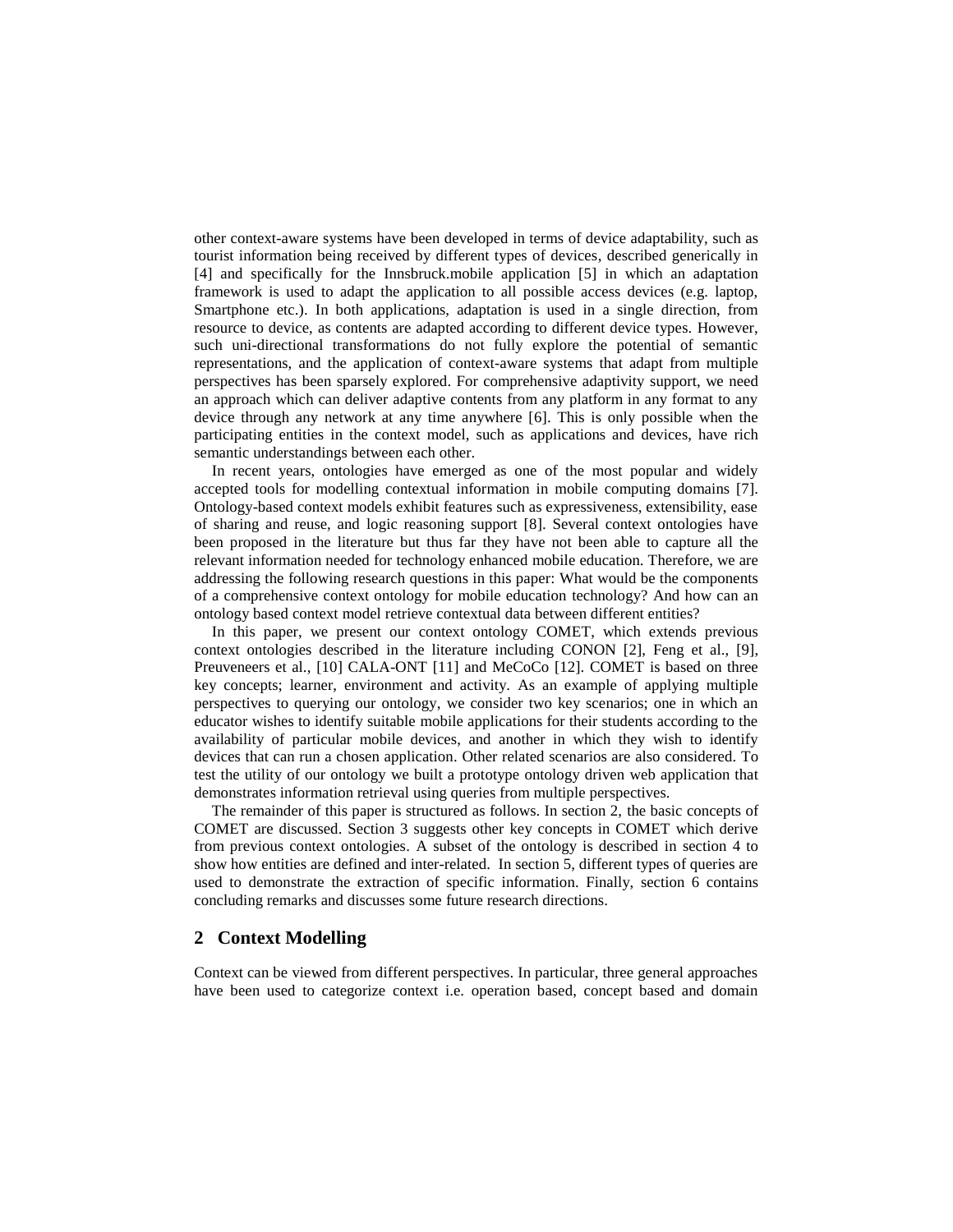based [3]. Operation based context relates to how context information is acquired from sensors or other devices, whereas domain based context defines how context information is used in a particular domain. Concept-based categorization describes two types of contexts in a broader perspective: user-centric context and environmental context. There is no definite agreement about what should be modelled in the area of context but most previous work on context in mobile computing focuses on a common core that includes environment and human dimensions [13], which follow concept-based categorization.

For the mobile learning domain, Parsons et al. [14] described the design of applications from four perspectives: the mobile environment, the learning context, the learning experience, and the learning objectives. We are focusing on one of these important aspects: the learning context, which is defined as "the situation under which a learning activity happens and this situation includes the learner and his/her surrounding environment" [3]. Three important aspects are covered in above definition; learner, environment and activity. In addition, CONON [2] also suggested activity as a separate dimension of context which is lacking in concept-based categorization. Therefore, we have extended our categorization to include three components as shown in fig. 1.



**Fig. 1.** The three basic components in our learning context model

#### **3 Classifying Contextual Information**

Ontology-based context models provide formal notation, which allows semantically consistent inference, and also assures a shared and reusable representation of the contextual information among different entities [4]. Several context ontologies have been discussed in the literature but none of them are able to fully define a context ontology for mobile education technology. However, we have considered those previous ontologies in defining our own context ontology, COMET. The main concepts of our ontology are described in the following subsections:

#### **3.1 Learner-centric Context**

The *Learner-centric Context* is categorized into four main entities: Profile, Preference, Physiological and Cognitive. Profile is used to handle the learner's personal information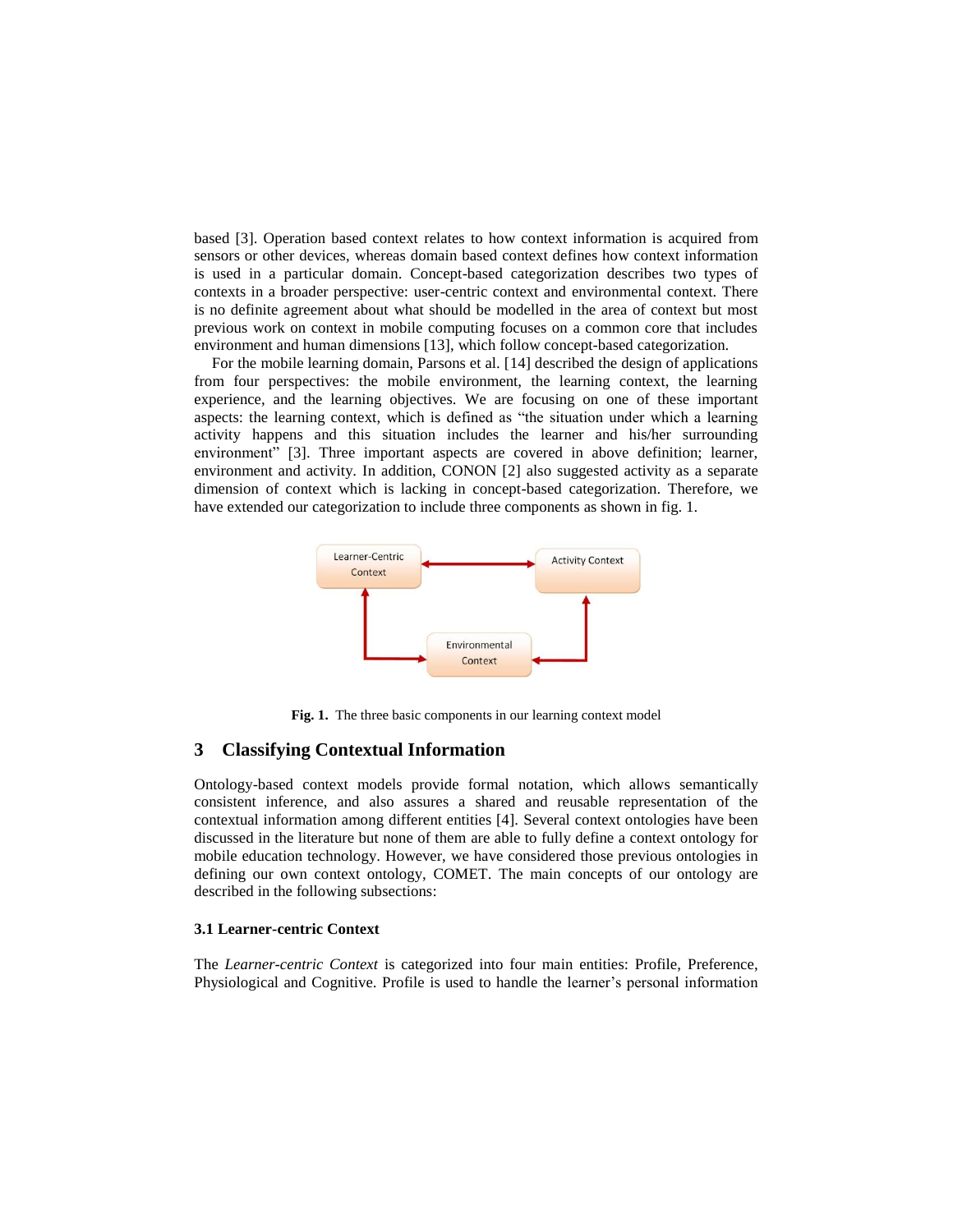such as name, address etc. The Preference context contains information about the learner's preferences including learning style and learner's intention. Physiological and Cognitive states are related to the learner's physical and cognitive characteristics [9].

#### **3.2 Environmental Context**

The *Environmental Context* is discussed in most of the other context ontologies; Feng et al. [9] categorized environmental context into three environments, Wang et al. [2] divided it into two parts while Preuveneers et al. [10] mentioned one aspect of an environment only. However, we have followed MeCoCo [12] in describing our environment context. It has four distinct parts:

- **Physical Environment** which gives information on the learner's spatio-temporal and environmental condition where learning activities are being carried out.
- **Social Environment** which encompasses other learners who are physically or logically  $\bullet$ close to the current learner.
- **Virtual Environment** which specifies information about the indirect view of a physical real-world environment whose elements are augmented by virtual computer-generated data such as sound or graphics.
- **Computational Environment** which describes information about devices and  $\bullet$ applications used by the learners.

### **3.3 Activity Context**

The *Activity Context* is used to describe information about the users' task, goals and availability [12]. We have defined activity context into two basic activities: Other Activity and Learning Activity as suggested by [11]. Other Activity comprises activities like presentations, quizzes or discussions while Learning Activity consists of mobile learning activities defined by [15], which are as follows:

- **Physical exercise games** activities can be designed to allow learners to explore the effect of their actions on different abstract representations, to support conceptual understanding by engaging themselves into physical activities.
- **Participatory simulations** activities can be used to enable learners to act out individual  $\bullet$ roles and see the effects of their physical actions in relation to other learner's actions on a combined digital display.
- **Field trips and visits** activities can be designed to enable learners to collect data from the  $\bullet$ environment and view it as part of a larger scientific pattern.
- **Content creation** activities can be designed to be more meaningful, enabling learners to  $\bullet$ construct richer and more complex narratives.

# **4 Usage Scenario**

In this section, we present the use of our COMET ontology. The implementation of this application has allowed us to evaluate the semantic understanding between different entities of the model. In our reference scenario an educator wants her students to interact with one or more currently available mobile applications. For that reason, she needs to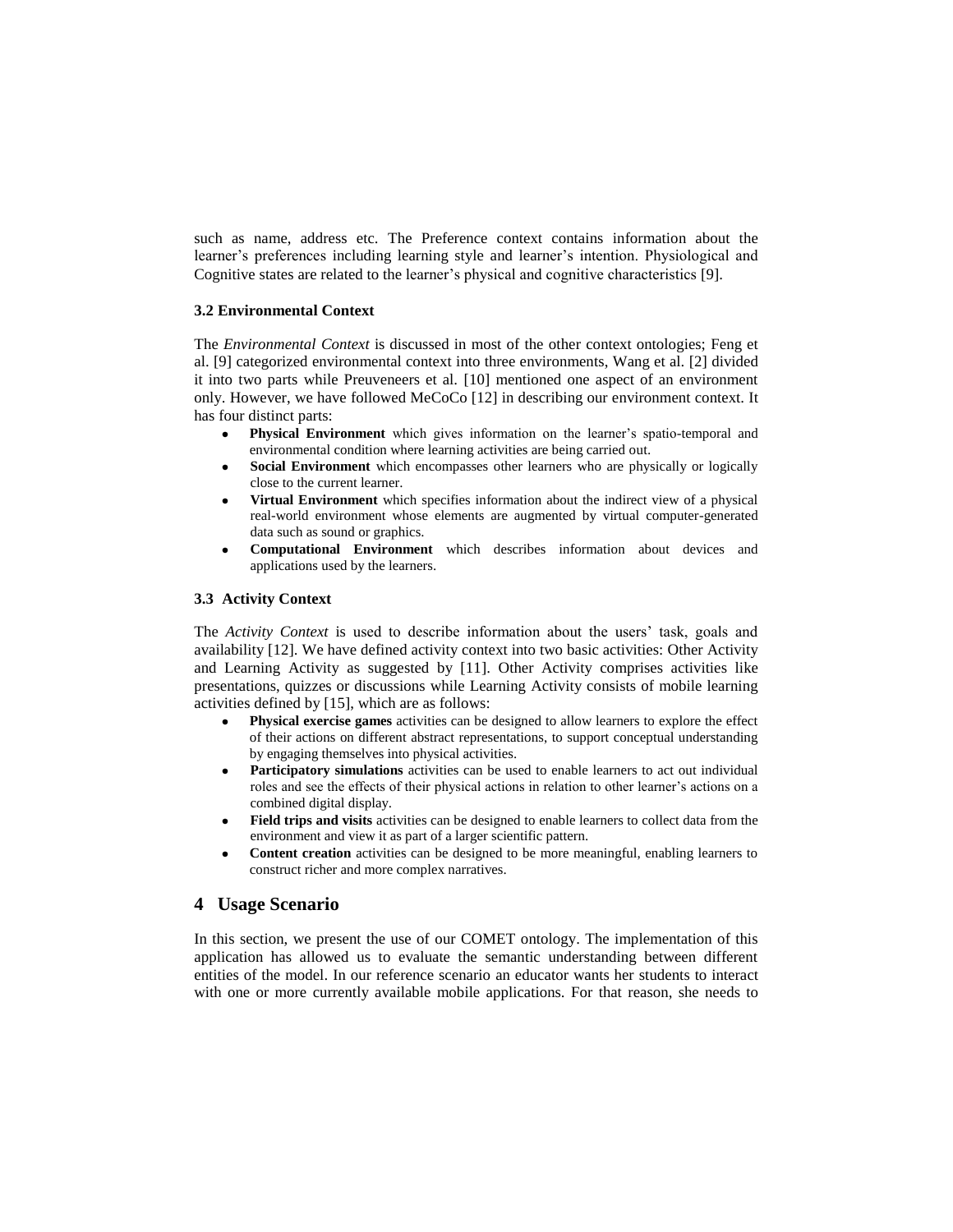know what types of platform are required for specific applications or vice versa. This example demonstrates how an ontology needs to be able to be queried from multiple perspectives and across multiple entities. For instance,  $OOKL<sup>1</sup>$  (Application) requires the iOS (iPhone Operating System), platform to run. Similarly, only Windows Mobile (Platform) can support mscape<sup>2</sup>.

As a proof of concept, we have chosen 11 recent mobile applications and around 60 mobile devices and their supported versions with some other related information to show how they are semantically inter-related. These are represented in our ontology (fig. 2).



**Fig. 2.** Excerpts from our context ontology - COMET

#### **5 Semantic Information Extraction**

In this section, we describe our use of queries within a web architecture [16] for demonstrating relevant information retrieval using COMET. In this architecture, a Java platform is used for back-end to access our context ontology which is provided through  $\bar{J}$ ena<sup>3</sup> and SPARQL<sup>4</sup>. Jena is an open source Java API for building semantic web applications and SPARQL is a query language for ontologies defined in OWL (Web Ontology Language). In this particular example, we show how relevant information is

 $\ddot{\phantom{a}}$ 

<sup>1</sup> <http://www.ooklnet.com/web/index.php>

 $\frac{2 \text{ http://www.hpl.hp.com/mediascapes/}}{3 \text{ http://spc.scurveference net/}}$  $\frac{2 \text{ http://www.hpl.hp.com/mediascapes/}}{3 \text{ http://spc.scurveference net/}}$  $\frac{2 \text{ http://www.hpl.hp.com/mediascapes/}}{3 \text{ http://spc.scurveference net/}}$ 

[http://jena.sourceforge.net/\)](http://jena.sourceforge.net/)

<sup>4</sup> <http://www.w3.org/TR/rdf-sparql-query/>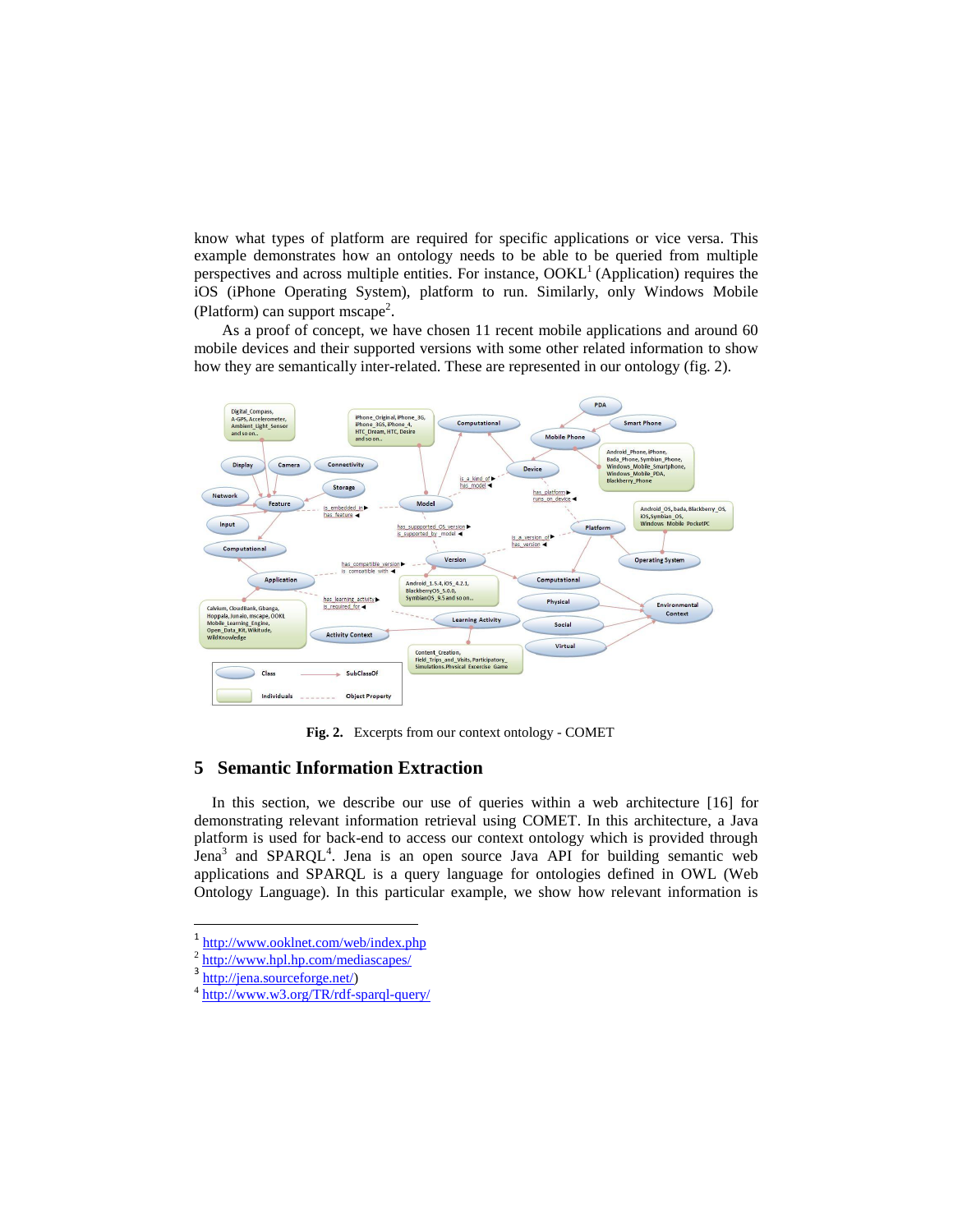extracted from our ontology by using SPARQL queries as shown in Table 1. We also show an example of one of the results of these queries as presented in our web application (fig. 3). This application shows how ontology-based context models are semantically rich and can extract specific data by using semantic relationships between entities.

|              | Queries                        | <b>SPARQL Syntax</b>                                    | <b>Result</b>              |
|--------------|--------------------------------|---------------------------------------------------------|----------------------------|
|              |                                | SELECT DISTINCT ?Model WHERE {                          | iPhoneOriginal,iPhone_3G,  |
| a)           | List of models                 | ?Model :has_supported_OS_version ?Version.              | iPhone_3GS,iPhone_4,Nexus_ |
|              | which<br>can                   | ?Version :is_compatible_with ?Application.              | One.                       |
|              | support                        | $FILTER$ (?Application = <                              | Motoralla_Droid_Eris,      |
|              | Hoppala                        | http://www.massey.ac.nz/context.owl#Hoppala>)}          | HTC_Dream, HTC_Desire,     |
|              |                                |                                                         | HTC_Magic,HTC_Hero,        |
|              |                                |                                                         | HTC_Tattoo,HTC_Droid_Eris, |
|              |                                |                                                         | Red_Bull_Mobile_RBM2,      |
|              |                                |                                                         | Samsung i7500              |
| b)           | List<br>of                     | SELECT DISTINCT ?Application WHERE {                    | Junaio,                    |
|              | applications                   | ?Application :has_compatible_version ?Version.          | Hoppala,                   |
|              | which can run                  | ?Version :is_supported_by_model ?Model.                 | Gbanga,                    |
|              | on iPhone-4                    | $FILTER$ (?Model = <                                    | OOKL,                      |
|              |                                | http://www.massey.ac.nz/context.owl#iPhone_4 >) }       | Calvium                    |
| C)           | List of models                 | SELECT DISTINCT ?Model WHERE {                          | Nokia_C6-01                |
|              | <b>Digital</b><br>with         | ?Model :has feature ?Feature.                           | Nokia C7-00                |
|              | <b>Compass</b>                 | FILTER (?Feature $=$ <                                  | Nokia E7-00                |
|              | supported<br>by                | http://www.massey.ac.nz/context.owl#Digital_Compass     | Nokia_N8_00                |
|              | <b>Symbian</b><br>9.5          | >)?Model :has_supported_OS_version ?Version.            |                            |
|              | and WikiTude                   | $FILTER$ (?Version = <                                  |                            |
|              |                                | http://www.massey.ac.nz/context.owl#symbian_9.5         |                            |
|              |                                | >)?Version: is_compatible_with? Application.            |                            |
|              |                                | $FILTER$ (?Application = <                              |                            |
|              |                                | http://www.massey.ac.nz/context.owl#WikiTude>)}         |                            |
|              |                                |                                                         |                            |
| $\mathbf{d}$ | List of those                  | SELECT DISTINCT ?Application ?website ?about            | see figure .3              |
|              | applications<br>with<br>detail | WHERE {<br>?Application :website_link ?website.         |                            |
|              | descriptions                   | ?Application :description ?about.                       |                            |
|              | which have an                  | ?Application: has_learning_activity ?Learning_Activity. |                            |
|              | activity Field                 | $FILTER$ (?Learning_Activity = <                        |                            |
|              | <b>Trips</b><br>and            | http://www.massey.ac.nz/context.owl#Field_Trips_and_    |                            |
|              | Visits and can                 | Visits >) ?Application :has_compatible_version          |                            |
|              | on<br>run<br>any               | ? Version.                                              |                            |
|              | Android                        | ?Version :is_a_version_of ?Platform.                    |                            |
|              | <b>Phone</b>                   | ?Platform :runs_on_device ?Device.                      |                            |
|              |                                | $FILTER$ (?Device = <                                   |                            |
|              |                                | http://www.massey.ac.nz/context.owl#Android_Phone>)     |                            |
|              |                                |                                                         |                            |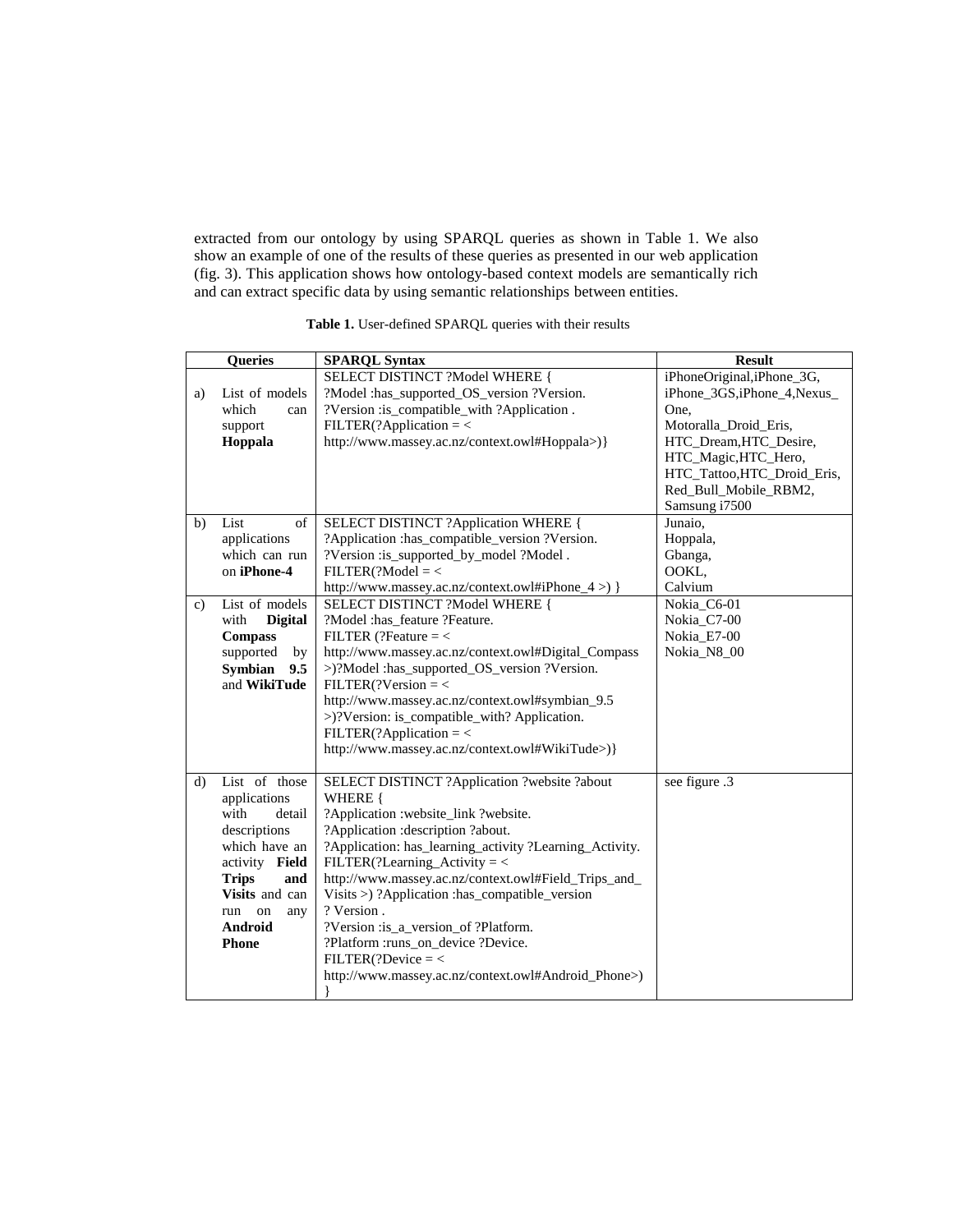# **Semantic Queries**

List of those applications with detail descriptions which have an activity " Field Trips and Visits " and can run on any " Android Phone ".

| <b>Application</b> | <b>Website Address</b>                      | <b>Description</b>                                                                                                                                                                                                                                                                                                                                                                                                                       |
|--------------------|---------------------------------------------|------------------------------------------------------------------------------------------------------------------------------------------------------------------------------------------------------------------------------------------------------------------------------------------------------------------------------------------------------------------------------------------------------------------------------------------|
| Hoppala            | http://www.hoppala-<br>agency.com           | Hoppala Augmentation provides an easy way for non-technical creatives to start<br>experimenting with augmented reality platform. Layar, It simply runs in the browser.<br>there?s no software installation required and no coding needed at all.                                                                                                                                                                                         |
| Junaio             | http://www.junaio.com/                      | Junaio is the next generation mobile augmented reality browser designed for<br>camera equipped devices. It provides users with interactive web based<br>linformation and services wherever they are.                                                                                                                                                                                                                                     |
| Calvium            | http://www.calvium.com/                     | Calvium tools are entirely new, designed around the capabilities and architecture<br>of next-generation devices like the iPhone. The architecture and design is also<br>fundamentally different to that used in mscape, offering far more powerful<br>capabilities than mscape leading to much richer experiences for users, and a<br>smoother, easier and more fun experience for the designers.                                        |
| WikiTude           | http://www.wikitude.org/en/                 | WikiTude is a mobile application that provides an Augmented Reality (AR)<br>platform. Wikitude World Browser application displays information about users'<br>surroundings in a mobile camera view. The application calculates users' current<br>positions by using GPS, a compass, and an accelerometer and accesses the<br>Wikitude data set to provide geographic information, history, and contact details of<br>points of interest. |
|                    | WildKnowledgehttp://www.wildknowledge.co.uk | WildKnowledge(WK) allows users to create & share interactive forms, keys, maps<br>or images for use on PCs laptops or mobile devices.                                                                                                                                                                                                                                                                                                    |

**Fig. 3.** Query (d) result screenshot

## **6 Conclusion & Future Work**

In this paper, we have discussed the need for an underlying context model for mobile education technology which we provide in the form of our context ontology COMET, derived from previous context ontologies. Specifically, we have divided COMET into three basic parts: learner-centric, environmental and activity. To evaluate the feasibility of our proposed ontology, we have defined an example by considering educator based scenarios. A web architecture is used to show how semantically rich descriptive model can usefully extract contextual data between different entities.

The work presented in this paper is still in early stages. We are currently working on the design of context and domain ontologies. We may leverage these ontologies to develop an adaptive learning environment. Further, our plans include personality traits of learners and other environmental context entities like sensor devices and environmental conditions that may be taken into account while representing domain knowledge to learners. Adaptations of the learning contents may be practically explored by using more developed real life scenarios. That might help us to understand how ontology-based systems can possess the necessary flexibility to respond to mobile learner activities in varying contexts.

**Acknowledgments.** We acknowledge the Higher Education Commission, Pakistan for supporting financially to the principal author's doctoral research.